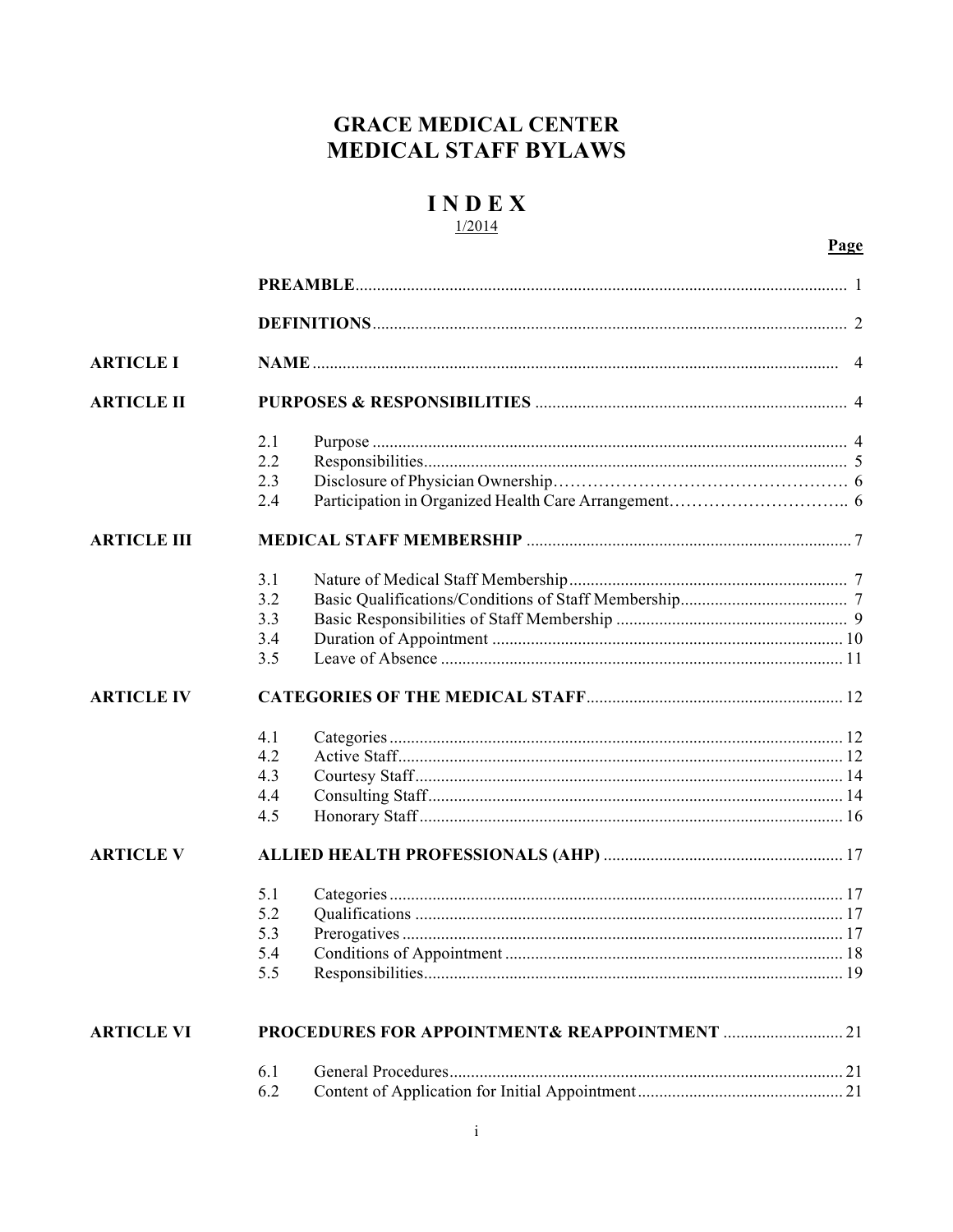|                     | 6.3<br>6.4 |                                                       |  |  |
|---------------------|------------|-------------------------------------------------------|--|--|
|                     | 6.5        |                                                       |  |  |
|                     | 6.6        |                                                       |  |  |
|                     | 6.7        |                                                       |  |  |
| <b>ARTICLE VII</b>  |            |                                                       |  |  |
|                     | 7.1        |                                                       |  |  |
|                     | 7.2        |                                                       |  |  |
|                     | 7.3        |                                                       |  |  |
|                     | 7.4        | Clinical Privileges Held by Non-Medical Staff Members |  |  |
|                     | 7.5        |                                                       |  |  |
|                     | 7.6        |                                                       |  |  |
| <b>ARTICLE VIII</b> |            |                                                       |  |  |
|                     | 8.1        |                                                       |  |  |
|                     | 8.2        |                                                       |  |  |
|                     | 8.3        |                                                       |  |  |
|                     | 8.4        |                                                       |  |  |
|                     | 8.5        |                                                       |  |  |
|                     | 8.6        |                                                       |  |  |
|                     | 8.7        |                                                       |  |  |
|                     | 8.8        |                                                       |  |  |
| <b>ARTICLE IX</b>   |            |                                                       |  |  |
|                     | 9.1        |                                                       |  |  |
|                     | 9.2        |                                                       |  |  |
|                     | 9.3        |                                                       |  |  |
| <b>ARTICLE X</b>    |            |                                                       |  |  |
|                     |            |                                                       |  |  |
| <b>ARTICLE XI</b>   |            |                                                       |  |  |
|                     | 11.1       |                                                       |  |  |
|                     | 11.2       |                                                       |  |  |
| <b>ARTICLE XII</b>  |            |                                                       |  |  |
|                     | 12.1       |                                                       |  |  |
|                     | 12.2       |                                                       |  |  |
|                     | 12.3       |                                                       |  |  |
|                     | 12.4       |                                                       |  |  |
|                     | 12.5       |                                                       |  |  |
| <b>ARTICLE XIII</b> |            |                                                       |  |  |